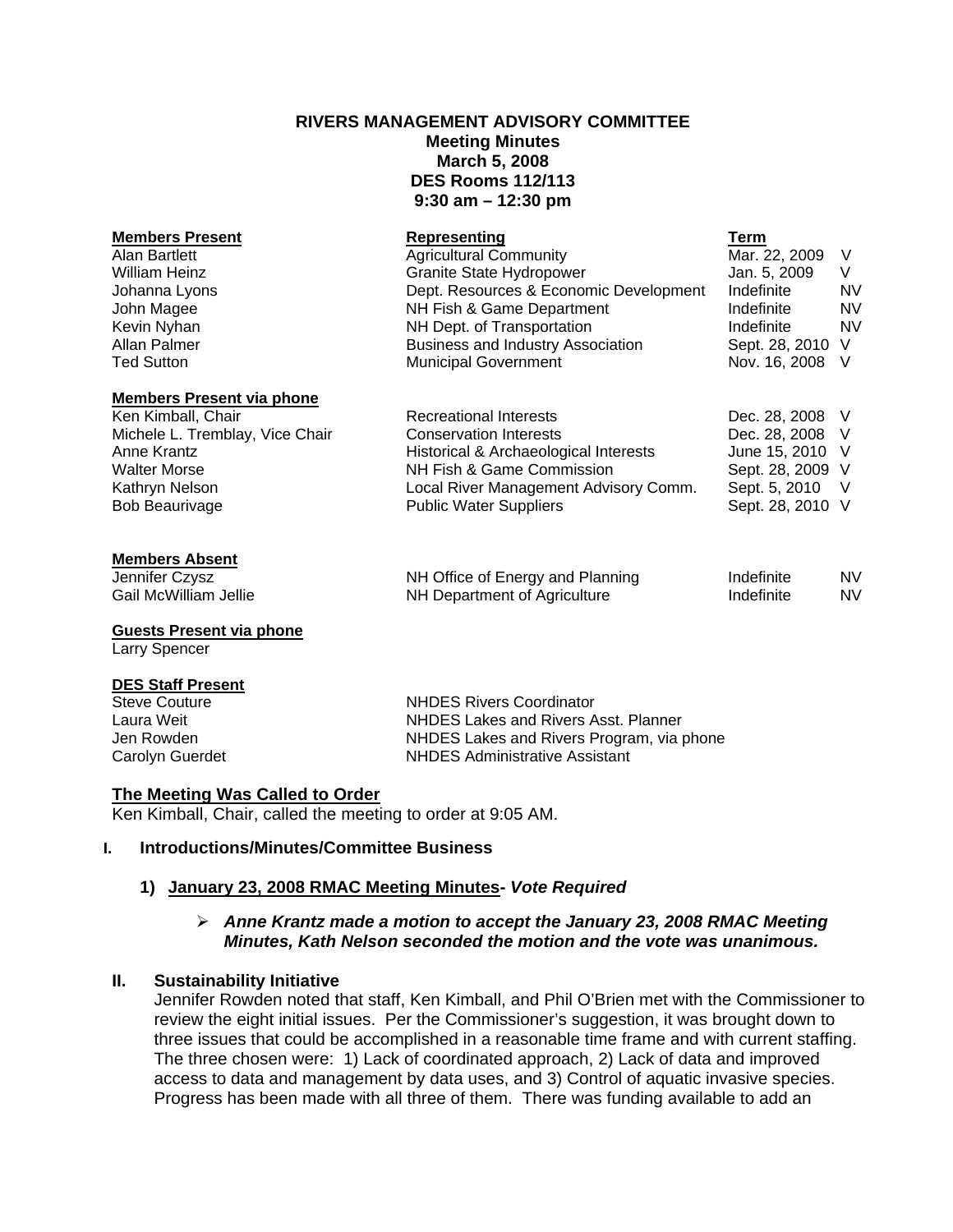additional five hours to Jenn's current 20 hours/week schedule that will be used for this. There could also be funding for an intern for this summer.

1) Lack of Coordinated Approach – will start with a reorganization of the Watershed Management Bureau to coordinate programs and staffing. A bureau-wide meeting was held to brainstorming possibilities. Paul Currier asked staff for their input as to how they're working with others inside the program and outside of the bureau. The goal is to have the reorganization be implemented into the DES strategic planning process that is currently underway. The timeline to incorporate this is May/June.

 Steve said there is a technical assistance project that the State of NH has received called the Land and Water Project. This project includes a variety of partners including the Trust of Public Lands, EPA, and the Association of Drinking Water Suppliers. The hope is this effort could address some of the larger issues identified in the Sustainability Initiative, such as protect shorelands and riparian buffers, that are not currently being addressed. It is expected that a report with recommendations to improve water resource management will be issued in September.

2) Lack of Data and Improving Data Access – met with staff from other bureaus and programs in late January and asked about the lack of data and the ways of improving data, possible funding mechanisms, possible gaps that could be filled, and things that could influence the legislative budget cycle for the coming session. Short term goal from this meeting was finding stable funding for a stream gage network. Also methods were discussed to fill the gaps in the water quality data, such as collection of water quality sample information when wells are tested for residential transfers. Steve mentioned that there is a NH Water Monitoring Strategy that speaks to surface water quality monitoring. Groundwater is mentioned and could and should be included as part of that strategy. This can have an influence on the strategic planning process at DES and then any related legislative efforts beyond that.

Steve said Wayne Ives did a quick analysis of what we should be requesting for additional data beyond the 15 stream gages that are to be installed in the next two years. It was decided to request seven additional gages over the next capital budget cycle along with a long-term plan to fund the operation of these gages.

3) Key challenge with the invasive species program for rivers is that river access is less controllable compared to lakes. There is a possibility of additional money for more staff time to be spent on rivers and conducting more river research in terms of eradication techniques. The current motor boat fee is specifically under the clean lakes program with no mention in the statute for flowing waters. There was also discussion of the lack of research on invasive species and riparian systems. One suggestion was to increase the boater registration fee. If a fee was tied to riparian invasive species research, a canoe/kayak registration fee might be possible. John Magee asked what the biological and water quality implications of these invasive species are in waterbodies? Steve noted didymo probably has had the most research. Ken noted that water chestnuts and milfoil has had some research. He then asked the question of how do you get a funding source that is going to work and be accepted politically? There is a two-tier approach for invasive projects: 1) eradication and 2) control. Larry Spencer brought up the possibility of an endowment for each gage so that there will always be a source of funding. Kath Nelson asked if there could be a fee added to the large groundwater permits for gages.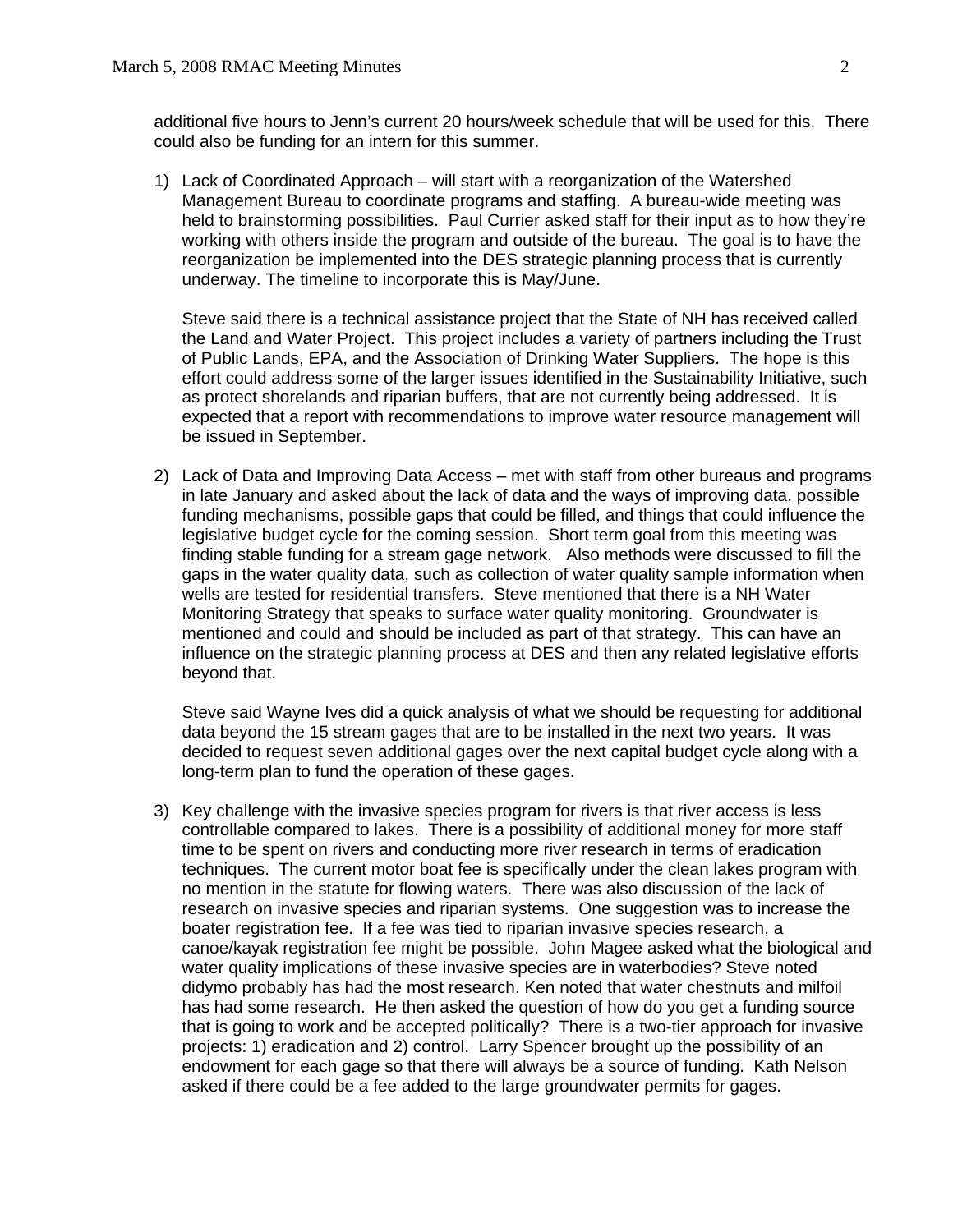Ken Kimball noted item #7 in the Sustainability Initiative and asked why it wasn't put on the list. Jenn said that they were looking for items that could actually be accomplished within the September time frame and current staffing. The three chosen were at the Commissioner's recommendation. Steve noted a funding possibility for instream flow and other river programs through legislation that was drafted this past fall. The idea is to have a surcharge of \$50.00 on any permit applications within the watershed areas of designated rivers. It is anticipated that this would create a revenue stream of \$300,000 to \$600,000 per year. This could possibly fund the instream flow effort. Ken asked that instream flow be added as a priority.

# ¾ *Kathryn Nelson made a motion to put the RMAC proposed RSA 483 legislation for 2009 back on the Sustainability Initiative agenda. Second by Anne Krantz. Vote was unanimous.*

 Chairman Kimball encouraged moving instream flow ahead of the invasive species work. Steve noted that it will be included in the discussion between now and May.

# **III. Legislation/Rulemaking/Other – Steve Couture**

HB 1295 – A bill relative to the establishment of a commission to study issues relating to stormwater. Amended to change the membership of the Commission, removing the RMAC as a member. The amendment was passed in the House and the bill is now going to the Senate. Chairman Kimball and Steve Couture do believe the interests of RMAC will be covered appropriately with the current named commission members. It was decided to stay with a letter that requests a RMAC member and monitor it.

HB 1349 – A bill relative to membership on the council on resources and development. The RMAC is tracking this bill. It has been amended so that CORD's approval is required in order for a surplus land to move forward.

## ¾ *Kathryn Nelson made a motion to write a letter of support giving authority back to CORD for the review and disposal of state-owned land. Second by Allen Palmer. Vote was unanimous.*

Steve agreed to find out what CORD's position is on the amendment.

HB 1353 – A bill relative to local control of water resources. RMAC had voted to oppose it and a letter was sent to the House. It has been amended to form a commission to study issues relative to groundwater withdrawal.

# ¾ *Bob Beaurivarge made a motion to track it. Second by Allen Palmer. Vote was unanimous.*

HB 1579 – A bill relative to setback requirements from wetlands including direct and indirect impacts. This bill has been completely changed to form a commission to study issues relating to land development and land development regulation in New Hampshire. A final report date is set for November 1, 2009. This is an effort to better understand how the state manages growth. RMAC is not a member on this commission.

# ¾ *Kathryn Nelson made a motion to support the writing a letter with the addition of representatives from the Dept. of Transportation and the Dept. of Agriculture,*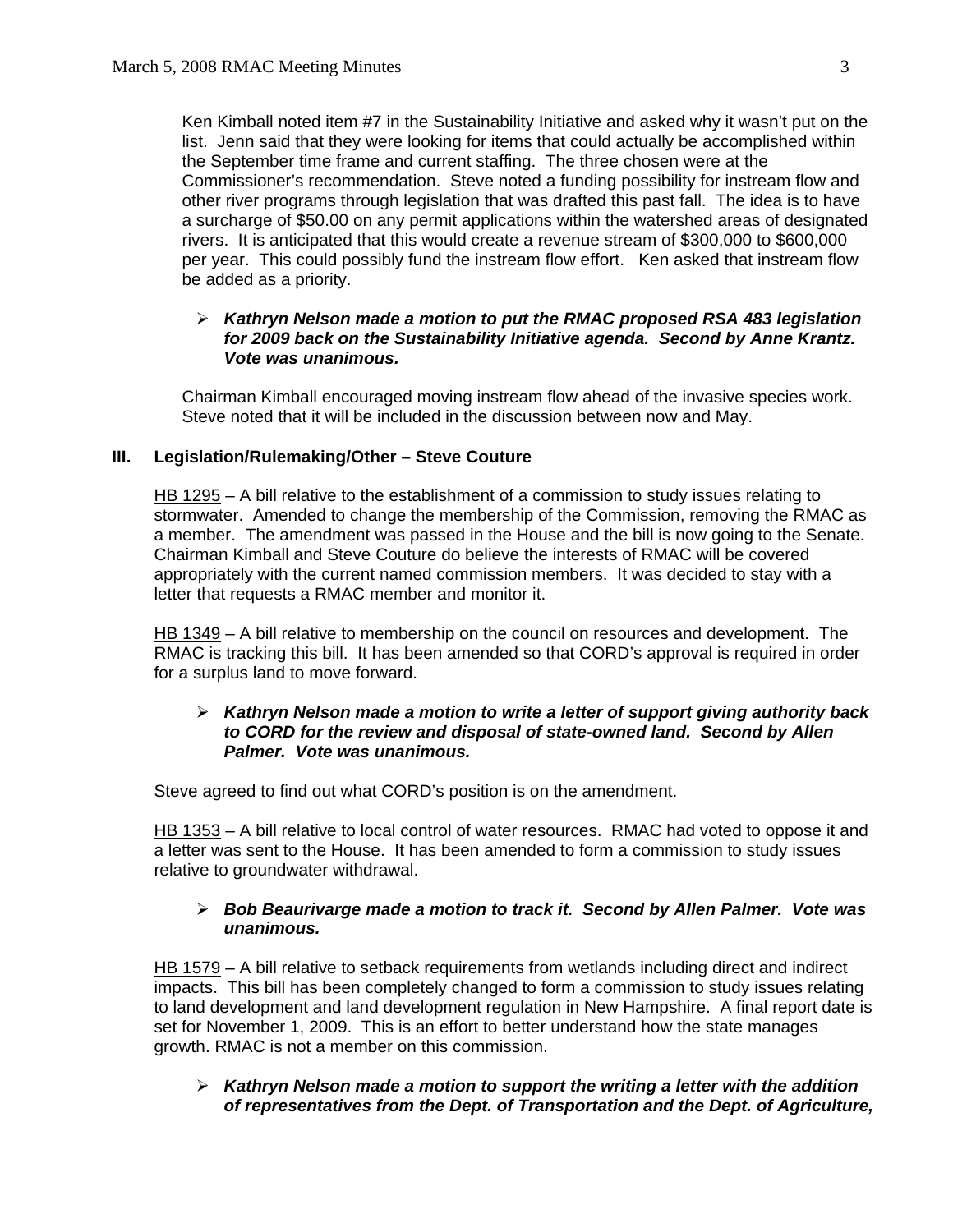# *Markets, & Food on the commission. Second by Ted Sutton. Vote was unanimous.*

HB 1581 – A bill enabling municipalities to form stormwater utilities. The RMAC submitted a letter of support to the House, but the bill has since been amended for a technical clarification. There was a minority report filed that was not necessarily accurate. The RMAC letter will be resubmitted in support to the Senate. The RMAC may need to have a representative ready to testify.

HB 648 Flood Management Commission – John Magee gave an update with the points of discussion. The Commission is talking about limiting activities near flowing waters that have the potential to cause an erosion hazard. Points of discussion are:

 #4 – should there be a state-wide program that indicates what should be done in floodplains to minimize flood damage and preclude public safety issues?

 #1and #2 – should floodplains fall under wetlands jurisdiction? If they do fall into some jurisdictional area, what kind of criteria should be used?

 #3 – how are new and replacement stream crossings related to this whole issue? Culverts, crossings with bottoms, etc. are a point of public safety and long-term capital costs.

 There are three sub-committees. Each subcommittee is now researching the presentations, documents, facts and findings relevant to their particular sub-committee and is currently developing recommendations that will be considered by the full committee.

John Magee also noted that the committee is working to:

- 1) Preclude/minimize long term costs death, taxes, money, public safety
- 2) Permits state standard dredge and fill, the army corps requires that the applicants demonstrate if they are in a 100 yr. flood plain, if they are then a federal executive order is in place.
- 3) Vermont has a strong program to preclude flood damages from erosion of flowing waters. FEMA regulations are related to inundation. They also have a Fluvial Erosion Hazard Mitigation program.
- 4) Climate change predictions for New England may change the 100 year predictions to 25-50 years.

 Chairman Kimball urged John to be quite strong on RMAC's position that the state set a minimum bar and encourage the state to find ways to regulate development in the floodplain. John felt the message to this committee would be that DES should adequately regulate activities to preclude the damages, long term and short term that are obvious.

Michele T. has left the meeting.

### 3) DES Stream Rules work group –

Steve, Kevin Nyhan and John Magee are all participating in this work group. Steve said the group is in agreement on replacement structures. They are now working on determining the criteria for the requirements – what size stream should the requirements be applied to. For replacement – when and why replace with more than in-kind. They are also looking at natural resource concerns. John noted that there are two tiers – replacement and new structures. For both, they must be geomorphically transparent – not slowing down or increasing the water velocities and not changing the sediment transport conditions at the site. This applies to state and federal requirements and precludes any water quality degradation. Flood requirements are still being discussed, with the 100 year storm the consensus right now. A stream power model has been developed that determines where to set the breaking point for when the rules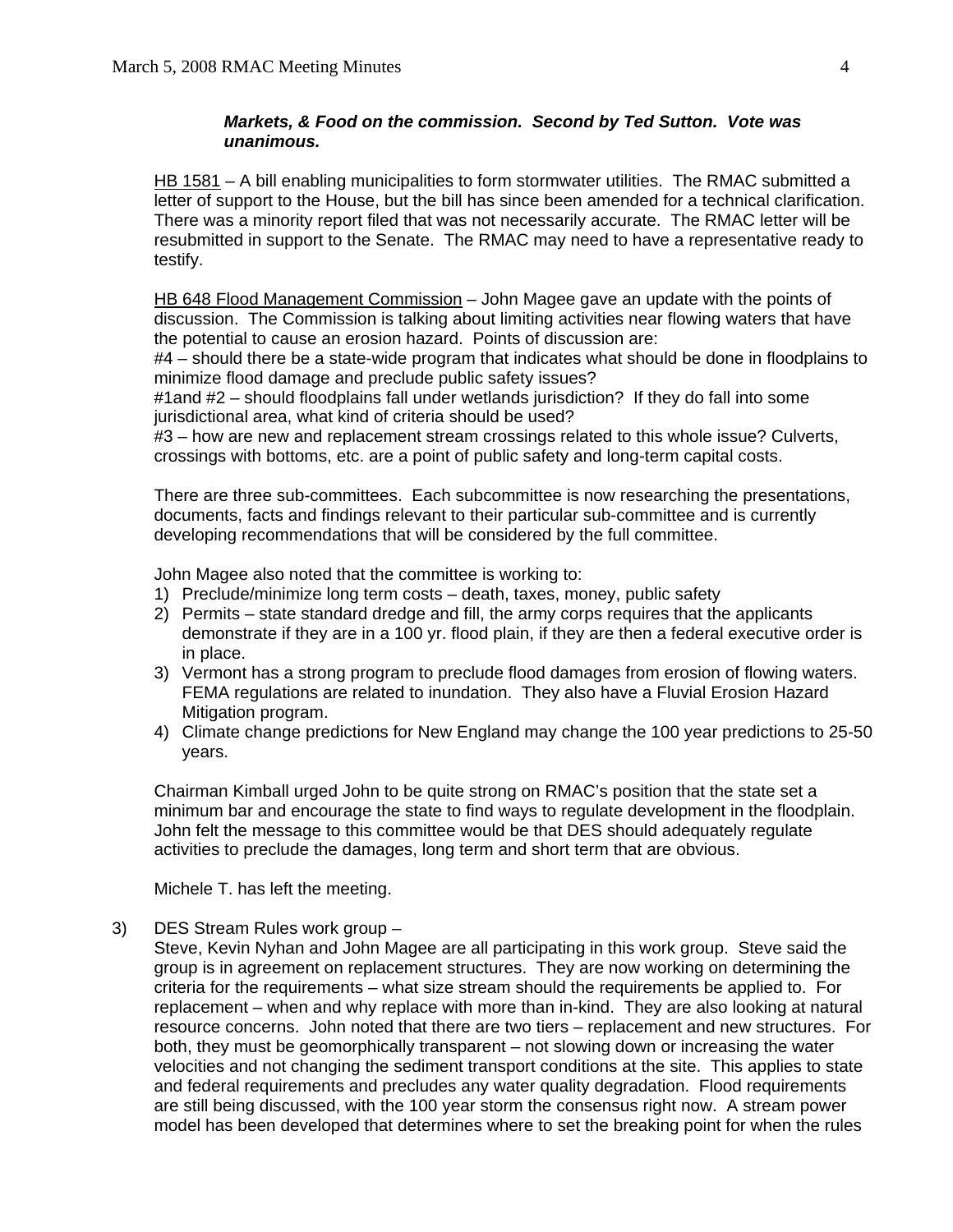will be applied for these structures, taking into consideration slope and drainage area. It is being recognized that the smaller streams can have significant impact during flood events. Michele Tremblay has been representing the RMAC at these meetings.

- 4) HB 710 Lease of state Owned Land Commission Bill Heinz A joint proposal by the LMAC and the RMAC has been put together and is included in the RMAC packet which was intended to help the HB 710 Commission move the process forward. Laura Weit and Jacquie Colburn authored it with comments from others. Mitch Kalter presented it to the Commission. The chair of the commission then reported work would be put off until March 29 due to the legislative workload.
- 5) Water Quality Standards Advisory Committee Paul Currier and Allan Palmer Steve had sent a powerpoint presentation to the RMAC members. Paul reviewed the basic water quality standard items and then reported on what the Water Quality Standards Advisory Committee is doing. The Committee is working to resolve the issues of policy and guidance around permitting a transfer, specifically for the town of Salem. The Town wants to transfer water from Arlington Pond on the Spickett River to Canobie Lake, their current water supply. Issues revolve around the implementation of the anti-degradation policy. Water Quality Standards have three essential elements required by federal law. 1) Designate uses – NH has five designated uses, most important of which is aquatic life and recreation, then drinking water supply, fish consumption and support of wildlife, 2) criteria to support the uses – they are quantifiable attributes of the waterbody or its surroundings. A work group for rivers nutrient criteria (flowing waters) was discussed. Kath Nelson was interested in forming a work group and will work with Allan Palmer and Paul Currier, and possibly the wastewater treatment plant staff. 3) Anti-degradation has basically three tiers – a) maintain existing uses and continue to support designating uses, b) high quality waters – waters which are better than just maintaining existing uses and support for designated uses and, c) outstanding resource waters – an administrative class of waters with high values. In NH, outstanding waters are those rivers located in the national forest and natural segments of designated rivers.

 What still needs to be done is develop a process for social and economic justification. Work will begin on this in April. Anti-degradation says that additional pollutants should not be allowed unless there is an economic or socially justifiable reason to do so, since, it is incredibly expensive to mitigate degraded rivers. Ken Kimball asked the question - is this description of social and economic justification the loop hole as to how you can legally continue to degrade our waters, or is our anti-degradation standard truly what it says it is – which is, we're not going to allow waterbody(s) to decline? Paul Currier says there needs to be a social/political conversation that reaches a conclusion about the merits of degradation relative to the antidegradation requirement. It begs the question as to who is going to be a part of the discussion. Ted Sutton pointed out that permit requirements are more restrictive on higher quality waters. Anti-degradation takes the existing condition, and says it shouldn't get any worse. It was decided that this should be followed rather closely as to how social and economic justification will be played out. Paul reported they were going to form three work groups with a case study for a NPDS discharger, a case study for a large commercial, or residential development, and an industrial complex.

### **IV. Surplus Land Reviews (SLR)-Disposition of state-owned properties – Laura Weit, NHDES**

1) DOT 08-01: Town of Colebrook, (Mohawk River). Information about this disposition was distributed at the last meeting. Response has been received from the Connecticut River Joint Commission and the letter states there is no reason to continue to own the property. They do have some restrictions that they believe would help protect the water quality